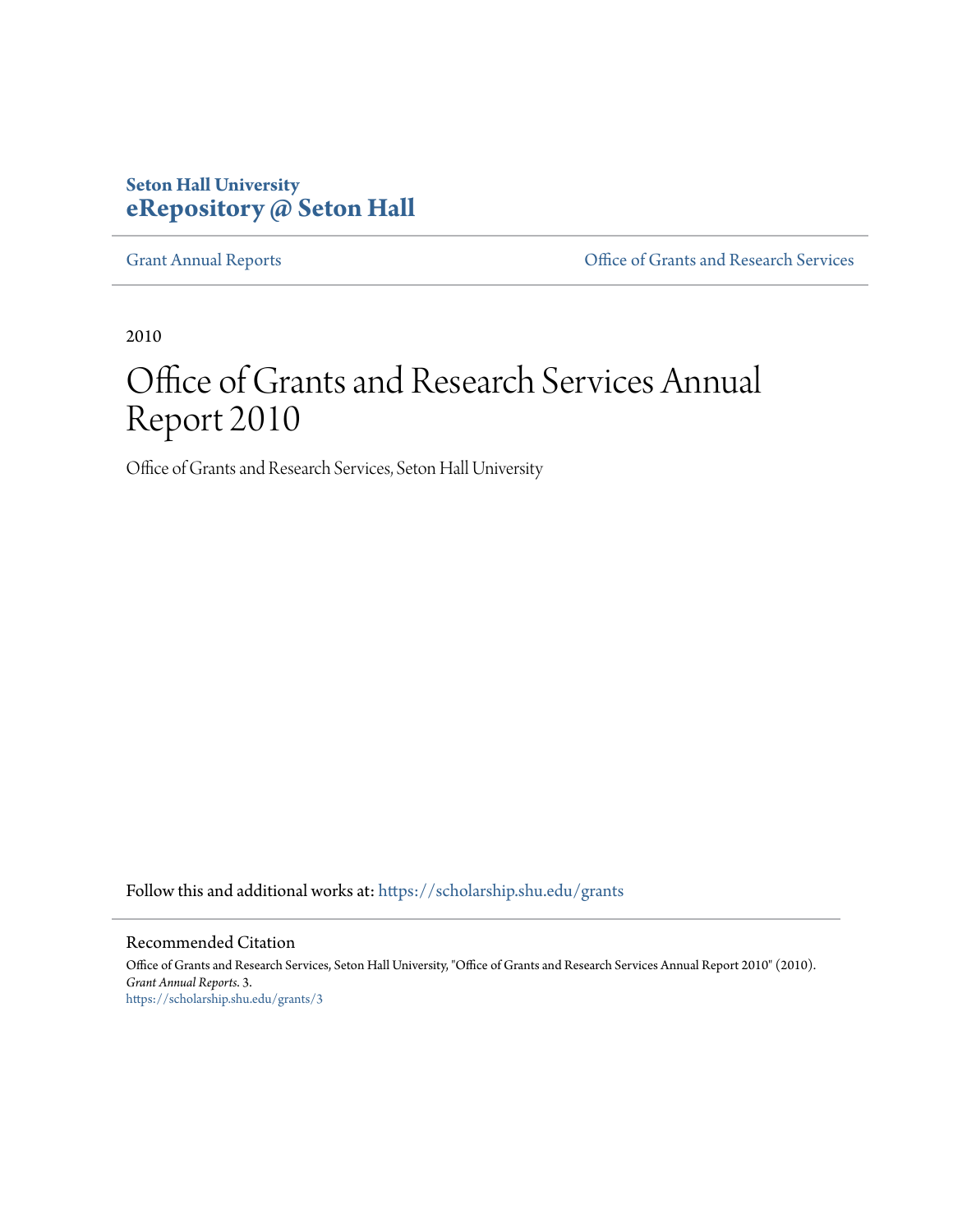| Grant # (For Grants<br><b>Accounting Purpose</b> |
|--------------------------------------------------|
| $\overline{\text{ONLY}}$                         |
| 532001                                           |
| 532001                                           |
| 532001                                           |
| 532001                                           |
| 532001                                           |
| 532001                                           |
| 532001                                           |
| 531069                                           |
| 531077                                           |
| 515013                                           |
| 533017                                           |
| 531079                                           |
| 515014                                           |
| 515014                                           |



| <b>Principal Investigator</b> | Co-Principal<br>Investigator | <b>Project Title</b>                                                                                                  | <b>Project Begin</b><br>Date | <b>Funding Agency</b>                      | <b>Amount Awarded</b> | Grant # $(F01$<br><b>Accounting F</b><br><b>ONLY</b> |
|-------------------------------|------------------------------|-----------------------------------------------------------------------------------------------------------------------|------------------------------|--------------------------------------------|-----------------------|------------------------------------------------------|
| <b>Augustine, Robert</b>      | Setrak K. Tanielyan          | <b>Research Contract</b>                                                                                              | 7/1/09                       | <b>DNP Green Technology</b>                | \$35,000              | 532001                                               |
| Augustine, Robert             | Setrak K. Tanielyan          | <b>Research Contract</b>                                                                                              | 7/1/09                       | <b>Granules</b> of India                   | \$24,000              | 532001                                               |
| <b>Augustine, Robert</b>      | Setrak K. Tanielyan          | <b>Research Contract</b>                                                                                              | 7/1/09                       | Harcros                                    | \$24,000              | 532001                                               |
| <b>Augustine, Robert</b>      | Setrak K. Tanielyan          | <b>Research Contract</b>                                                                                              | 7/1/09                       | Eli Lilly                                  | \$70,000              | 532001                                               |
| Augustine, Robert             | Setrak K. Tanielyan          | <b>Research Contract</b>                                                                                              | 7/1/09                       | <b>NCI</b>                                 | \$40,000              | 532001                                               |
| <b>Augustine, Robert</b>      | Setrak K. Tanielyan          | <b>Research Contract</b>                                                                                              | 7/1/09                       | Surtec, Inc.                               | \$10,000              | 532001                                               |
| Augustine, Robert             | Setrak K. Tanielyan          | <b>Research Contract</b>                                                                                              | 7/1/09                       | <b>Grace Davison</b>                       | \$192,000             | 532001                                               |
| Blake, Allen                  | none                         | Cell Biology of Granuloma Formulation                                                                                 | 7/1/09                       | Crohn's & Colitis Foundation of<br>America | \$2,500               | 531069                                               |
| Chu, Petra T.                 | none                         | Edwin L. Weisl, Jr. Lectureships in Art History                                                                       | 2/1/10                       | Robert Lehman Foundation, Inc.             | \$5,750               | 531077                                               |
| Geodert, Kelly                | none                         | Building a Science for Treatment of Spatial Neglect as funded by NIH/NINDS                                            | 9/1/09                       | $\mathbf{N}\mathbf{I}\mathbf{H}$           | \$31,189              | 515013                                               |
| Hale, Matthew                 | none                         | Civic Alliance L.A. Local New Project                                                                                 | 9/15/09                      | University of Southern California          | \$15,000              | 533017                                               |
| Hanson, James E.              | none                         | Development of a Controlled-Release Polymer for Deployment of the Sea Lamprey<br>Pheromone 3-Ketopetromyzonol Sulfate | 5/1/10                       | <b>Great Lakes Fishery Commission</b>      | \$129,750             | 531079                                               |
| Sahiner, Mehmet Alper         | none                         | NJ Space Consortium Fellowship                                                                                        | 9/1/09                       | <b>Stevens Institute of Technology</b>     | \$4,000               | 515014                                               |
| Sahiner, Mehmet Alper         | none                         | NJ Space Consortium Fellowship                                                                                        | 9/1/09                       | <b>Rutgers University</b>                  | \$2,000               | 515014                                               |
| Wish, Naomi                   | none                         | Connection Community in Orange, NJ for Effective and Sustainable Solutions                                            | 4/22/10                      | JP Morgan Chase Foundation                 | \$50,000              | 531081                                               |
|                               |                              |                                                                                                                       |                              |                                            |                       |                                                      |

| <b>College of Arts and</b> | \$635,189 |
|----------------------------|-----------|
| <b>Sciences Total:</b>     |           |

| <b>STILLMAN SCHOOL OF BUSINESS</b> |                              |                                                     |                              |                                              |                       |
|------------------------------------|------------------------------|-----------------------------------------------------|------------------------------|----------------------------------------------|-----------------------|
| <b>Principal Investigator</b>      | Co-Principal<br>Investigator | <b>Project Title</b>                                | <b>Project Begin</b><br>Date | <b>Funding Agency</b>                        | <b>Amount Awarded</b> |
| Rotthoff, Kurt W.                  | none                         | Develop an Undergraduate Seminar Class (on Liberty) | 1/1/10                       | <b>Charles G. Koch Charitable Foundation</b> | \$11,000              |
|                                    |                              |                                                     |                              | Stillman School of                           |                       |

|                               |                                     | <b>WHITEHEAD SCHOOL OF DIPLOMACY &amp; INTERNATIONAL RELATIONS</b> |                              |                       |                       |        |
|-------------------------------|-------------------------------------|--------------------------------------------------------------------|------------------------------|-----------------------|-----------------------|--------|
| <b>Principal Investigator</b> | Co-Principal<br><b>Investigator</b> | <b>Project Title</b>                                               | <b>Project Begin</b><br>Date | <b>Funding Agency</b> | <b>Amount Awarded</b> |        |
| Edwards, Martin S.            | none                                | <b>RUI-The Political Economy of IMF Surveillance</b>               | <b>NSF</b><br>6/1/10         |                       | \$116,743             | 513107 |

# **MANAL SETON HALL UNIVERSITY**

# **OFFICE OF GRANTS & RESEARCH SERVICES**

AWARDS BY COLLEGE, SCHOOL,OR INSTITUTIONS

FY10 ANNUAL AWARDS REPORT

### **COLLEGE OF ARTS & SCIENCES**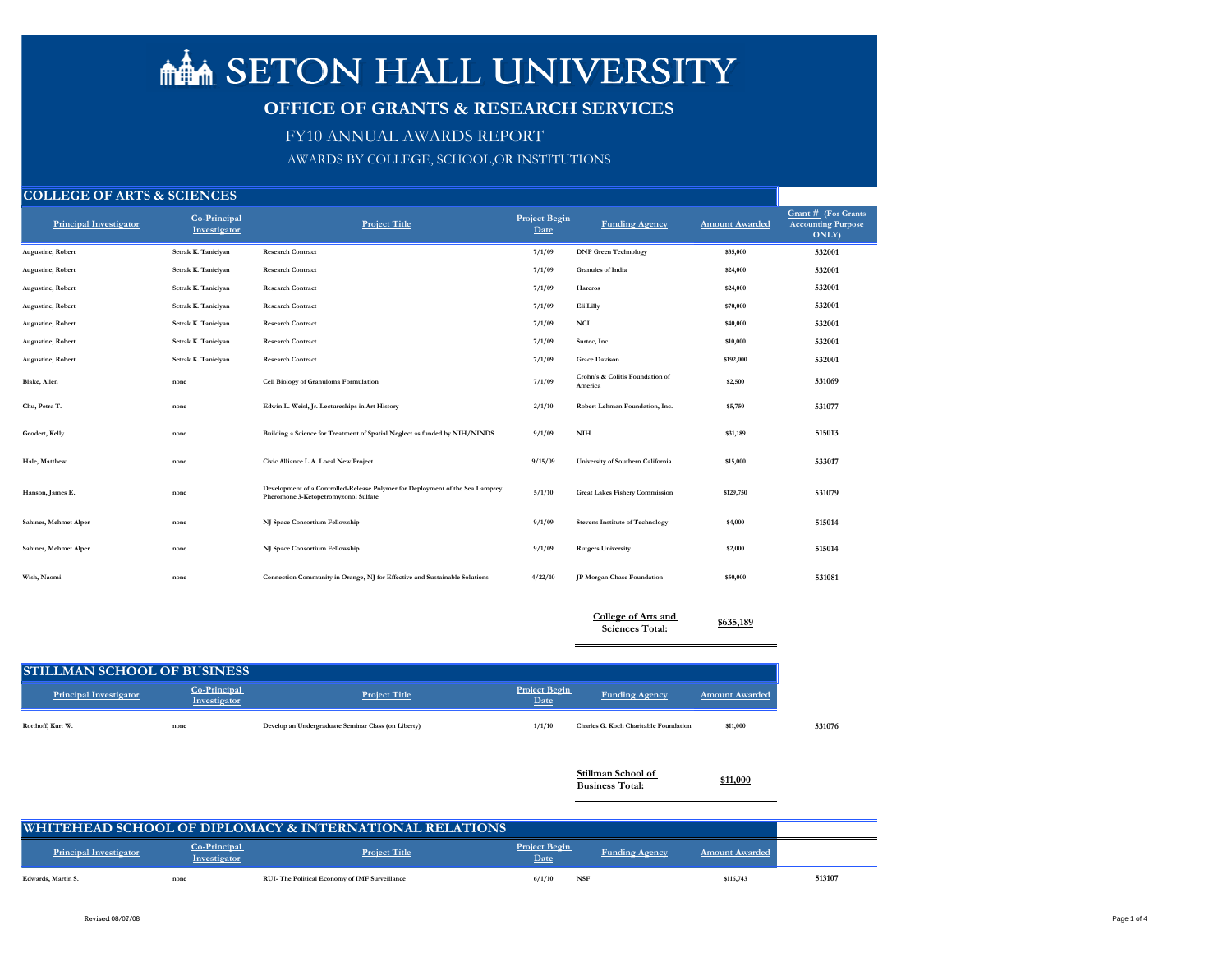**School of Diplomacy & International Relations** 

**Total:**

 $\qquad \qquad =$ 

**\$116,743**

**SCHOOL OF HEALTH & MEDICAL SCIENCES**

| <b>Principal Investigator</b> | Co-Principal<br>Investigator | <b>Project Title</b>             | <b>Project Begin</b><br>Date | <b>Funding Agency</b>                                | <b>Amount Awarded</b> |        |
|-------------------------------|------------------------------|----------------------------------|------------------------------|------------------------------------------------------|-----------------------|--------|
| Malinowski, Judith            | none                         | <b>UNECOM 2010</b>               | 7/1/09                       | University of New England                            | \$277,908             | 533008 |
| Alexander, Mary P.            | none                         | <b>YSA UHC Heroes Grant 2010</b> | 1/1/10                       | <b>Youth Service America</b>                         | \$500                 | 533019 |
|                               |                              |                                  |                              | School of Health &<br><b>Medical Sciences Total:</b> | \$278,408             |        |

# **COLLEGE OF EDUCATION & HUMAN SERVICES**

| <b>Principal Investigator</b> | Co-Principal<br>Investigator | <b>Project Title</b>                                                                                    | <b>Project Begin</b><br>Date | Funding Agency                                         | <b>Amount Awarded</b> |  |
|-------------------------------|------------------------------|---------------------------------------------------------------------------------------------------------|------------------------------|--------------------------------------------------------|-----------------------|--|
| Cox, Rebecca                  | none                         | Community-College Students'Approaches to Developmental Math                                             | 9/1/10                       | <b>Spencer Foundation</b>                              | \$39,925              |  |
| Depierro, Joseph              | none                         | Deliberating in Democracy (DID) Center for Global Education                                             | 9/1/08                       | <b>Constitutional Rights Foundation</b><br>Chicago     | \$37,455              |  |
| Mitchel, Charles              | none                         | New Urban Teacher Development Project in Newark                                                         | 1/1/10                       | Frances & Edwin Cummings Memorial<br>Fund              | \$50,000              |  |
| Chen, Rong                    | none                         | Do Colleges Matter? A Multilevel Hazard Analysis of Inequity in College Student<br><b>Dropout Risks</b> | 5/1/10                       | <b>Association for Institutional Research</b><br>(AIR) | \$39,000              |  |

| <b>College of Education &amp;</b> |           |
|-----------------------------------|-----------|
| Human Services Total:             | \$166,380 |

## **SCHOOL OF LAW**

| <b>Principal Investigator</b> | Co-Principal<br>Investigator | <b>Project Title</b>                                                                                                                           | <b>Project Begin</b><br>Date | <b>Funding Agency</b>                   | <b>Amount Awarded</b> |                  |
|-------------------------------|------------------------------|------------------------------------------------------------------------------------------------------------------------------------------------|------------------------------|-----------------------------------------|-----------------------|------------------|
| Miles, Jessica                | none                         | Victims of Violence Legal Assistance Program                                                                                                   | 6/15/10                      | <b>State of New Jersey</b>              | \$45,000              | 514851           |
| Nessel, Lori                  | none                         | <b>International Human Rights Project 2010</b>                                                                                                 | 7/1/09                       | New Jersey State Bar Foundation         | \$25,000              | 531066           |
| Nessel, Lori                  | none                         | Center for Social Justice/Endowement                                                                                                           | 7/1/09                       | <b>Federal Endowement</b>               | \$648,647             | 533001           |
| Nessel, Lori                  | none                         | <b>Urban Revitalization Project 2010</b>                                                                                                       | 7/1/09                       | New Jersey State Bar Foundation         | \$25,000              | 531067           |
| Nessel, Lori                  | none                         | Legal Services Fund for the Poor 2010                                                                                                          | 7/1/09                       | <b>State of New Jersey</b>              | \$186,000             | 523506           |
| Nessel, Lori                  | none                         | Fellowship Immigrant Rights Clinic 2010                                                                                                        | 7/1/09                       | New Jersey State Bar Foundation         | \$90,000              | 531068           |
| Paradise, Jordan              | none                         | Subaward: NIRT Evaluating Oversight Models for Active Nanostructures and<br>Nanosystems: Learning from Past Technologies in a Societal Context | 7/1/09                       | <b>NSF</b>                              | \$17,177              | 5138040 & 513805 |
| Saunders Hampden, Brenda      | none                         | C.Clyde Ferguson Law Scholarship 2010                                                                                                          | 7/1/09                       | <b>State of New Jersey</b>              | \$66,667              | 521003           |
| Saunders Hampden, Brenda      | none                         | <b>EOF Pre-Legal 2010</b>                                                                                                                      | 7/1/09                       | <b>State of New Jersey</b>              | \$26,134              | 522079           |
| Saunders Hampden, Brenda      | none                         | EOF Pre-Legal Summer 2010                                                                                                                      | 5/1/10                       | <b>State of New Jersey</b>              | \$140,306             | 522040           |
| Grosz, Maya                   | none                         | <b>Alternative Dispute Resolution Program Competition 2010</b>                                                                                 | 12/1/09                      | <b>James Boskey Memorial Foundation</b> | \$5,200               | 531074           |
| Kurtz, Madeleine              | none                         | Verizon Public Interest Fellowship                                                                                                             | 10/19/09                     | Verizon                                 | \$90,000              | 532026           |

#### **School of Law Total: \$1,365,131**

| <b>COLLEGE OF NURSING</b>     |                                     |                                                     |                                                       |                       |        |
|-------------------------------|-------------------------------------|-----------------------------------------------------|-------------------------------------------------------|-----------------------|--------|
| <b>Principal Investigator</b> | Co-Principal<br><b>Investigator</b> | <b>Project Title</b>                                | <b>Project Begin</b><br><b>Funding Agency</b><br>Date | <b>Amount Awarded</b> |        |
| Lapchak, Marion C.            | none                                | <b>Advanced Education Nursing Traineeships 2010</b> | 7/1/09<br><b>HRSA</b>                                 | \$20,385              | 512132 |



| 531083         |  |  |
|----------------|--|--|
| 531073         |  |  |
| 533018         |  |  |
| $\blacksquare$ |  |  |

| 514851       |
|--------------|
| 531066       |
| 533001       |
| 531067       |
| 523506       |
| 531068       |
| 040 & 513805 |

| 521003 |  |  |
|--------|--|--|
| 522079 |  |  |
| 522040 |  |  |
| 531074 |  |  |
| 532026 |  |  |
|        |  |  |

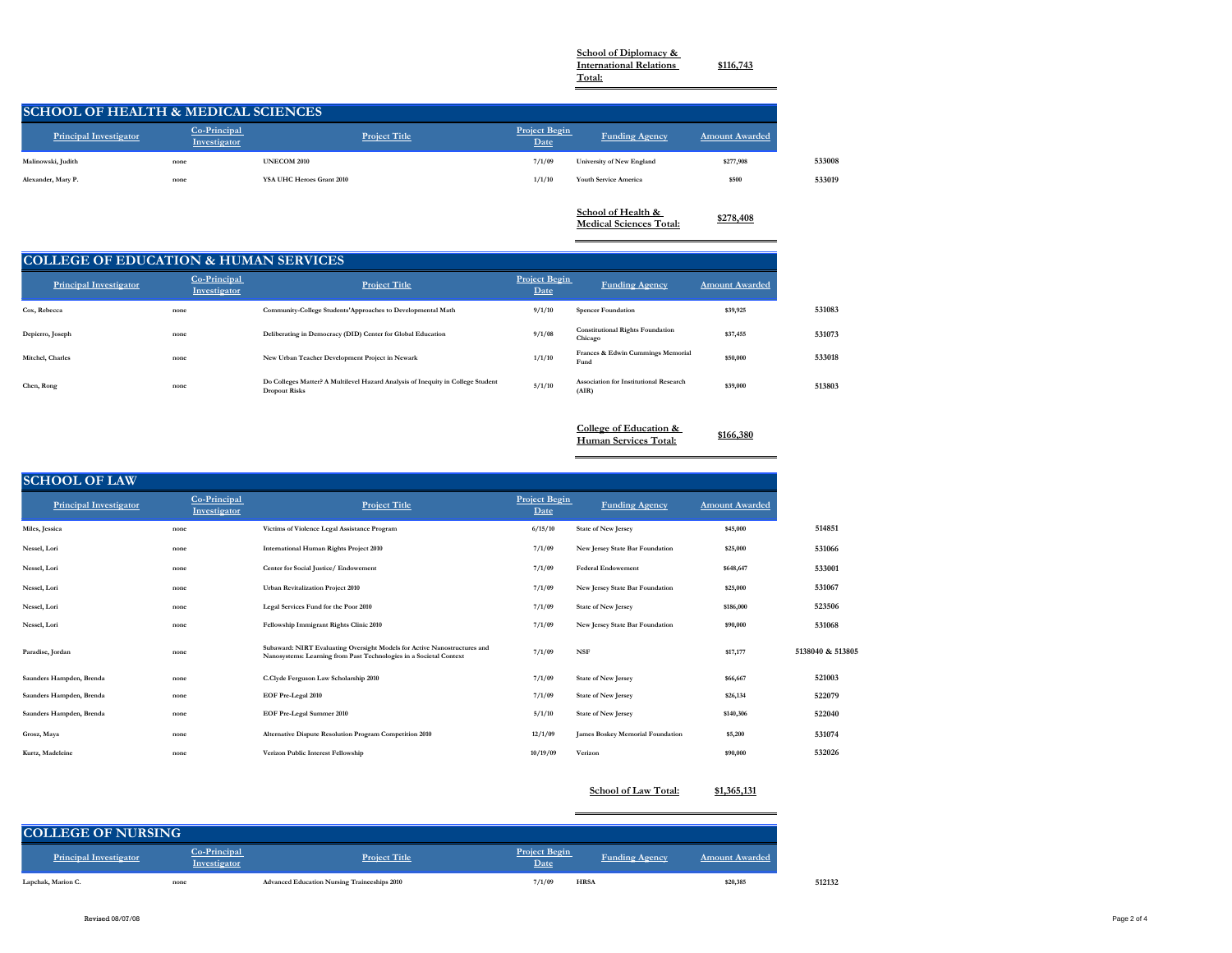**School of Nursing Total: \$21,385**

**IMMACULATE CONCEPTION SEMINARY SCHOOL OF THEOLOGY Principal Investigator Co-Principal Investigator Project Title Project Begin Project Begin**<br> **Eunding Agency Amount Awarded Foster, David 1993 1994 1997 1000 531071 531071 531071 School of Theology Total: \$15,000**

### **PROVOST OFFICE**

| <b>Principal Investigator</b> | Co-Principal<br>Investigator | <b>Project Title</b>          | <b>Project Begin</b><br>Date | <b>Funding Agency</b>        | <b>Amount Awarded</b> |        |
|-------------------------------|------------------------------|-------------------------------|------------------------------|------------------------------|-----------------------|--------|
| <b>Provost Office</b>         | none                         | Clare Booth Luce Program 2010 | 7/1/09                       | <b>Henry Luce Foundation</b> | \$235,000             | 531040 |
| <b>Provost Office</b>         | none                         | <b>MAC 2010</b>               | 7/1/09                       | <b>State of New Jersey</b>   | \$40,000              | 521012 |
|                               |                              |                               |                              |                              |                       |        |

**Provost Office Total: \$275,000**

**SPECIAL ACADEMIC PROGRAMS**

| <b>Principal Investigator</b> | Co-Principal<br>Investigator | <b>Project Title</b>                         | <b>Project Begin</b><br>Date | <b>Funding Agency</b>                             | <b>Amount Awarded</b> |
|-------------------------------|------------------------------|----------------------------------------------|------------------------------|---------------------------------------------------|-----------------------|
| Carter, Hasani                | none                         | EOF Pre-Med/Pre-Dent Program 2010            | 7/1/09                       | <b>State of New Jersey</b>                        | \$143,876             |
| Carter, Hasani                | none                         | EOF Pre-Med/Pre-Dent Summer 2010             | 7/1/09                       | <b>State of New Jersey</b>                        | \$116,197             |
| Davis, Cassandra E.           | none                         | <b>Student Support Services Project 2010</b> | 7/1/09                       | U.S. Department of Education                      | \$306,090             |
| Davis, Cassandra E.           | none                         | <b>Upward Bound 2010</b>                     | 6/1/10                       | U.S. Department of Education                      | \$572,259             |
| Davis, Cassandra E.           | none                         | <b>Upward Bound Food</b>                     | 7/1/09                       | <b>State of New Jersey</b>                        | \$83,694              |
| Ponder, Erwin                 | none                         | EOF Article IV-A.Y. Support 2010             | 7/1/09                       | <b>State of New Jersey</b>                        | \$596,418             |
| Ponder, Erwin                 | none                         | <b>EOF Summer 2009</b>                       | 5/1/09                       | <b>State of New Jersey</b>                        | \$1,075,874           |
|                               |                              |                                              |                              |                                                   |                       |
|                               |                              |                                              |                              | <b>Special Academic</b><br><b>Programs Total:</b> | \$2,894,408           |

#### **INSTITUTE OF NEUROIMUNNE PHARMACOLOGY**

| <b>Principal Investigator</b> | Co-Principal<br>Investigator                       | <b>Project Title</b>                                                                                      | <b>Project Begin</b><br>Date |            | <b>Funding Agency</b> | <b>Amount Awarded</b> |        |
|-------------------------------|----------------------------------------------------|-----------------------------------------------------------------------------------------------------------|------------------------------|------------|-----------------------|-----------------------|--------|
| Chang, Sulie L.               | none                                               | Morphine Action on the Immune System-Administrative Supplement for NIDA<br><b>Summer Research</b>         | 6/4/10                       | <b>NIH</b> |                       | \$9,945               | 512129 |
| Chang, Sulie L.               | none                                               | Alcohol's Effects on the Adolescent: Correlation Between the Dopaminergic System<br>and Behavior Duration | 9/1/09                       | <b>NIH</b> |                       | \$502,205             | 512127 |
| Chang, Sulie L.               | none                                               | KO2 Research Scientist Development Award 2009                                                             | 2/1/09                       | <b>NIH</b> |                       | \$120,196             | 512130 |
| Chang, Sulie L.               | none                                               | Morphine Actions on the Immune System 2009                                                                | 2/1/09                       | <b>NIH</b> |                       | \$294,915             | 512129 |
| Chang, Sulie L.               | Ming Li (Co-PI) Michael<br>Vigorito (Collaborator) | Mechanisms of Nicotine's Behavioral Effects on the HIV-1 Transgenic Rat 2010                              | 4/1/09                       | <b>NIH</b> |                       | \$465,788             | 512131 |

**Institute of**